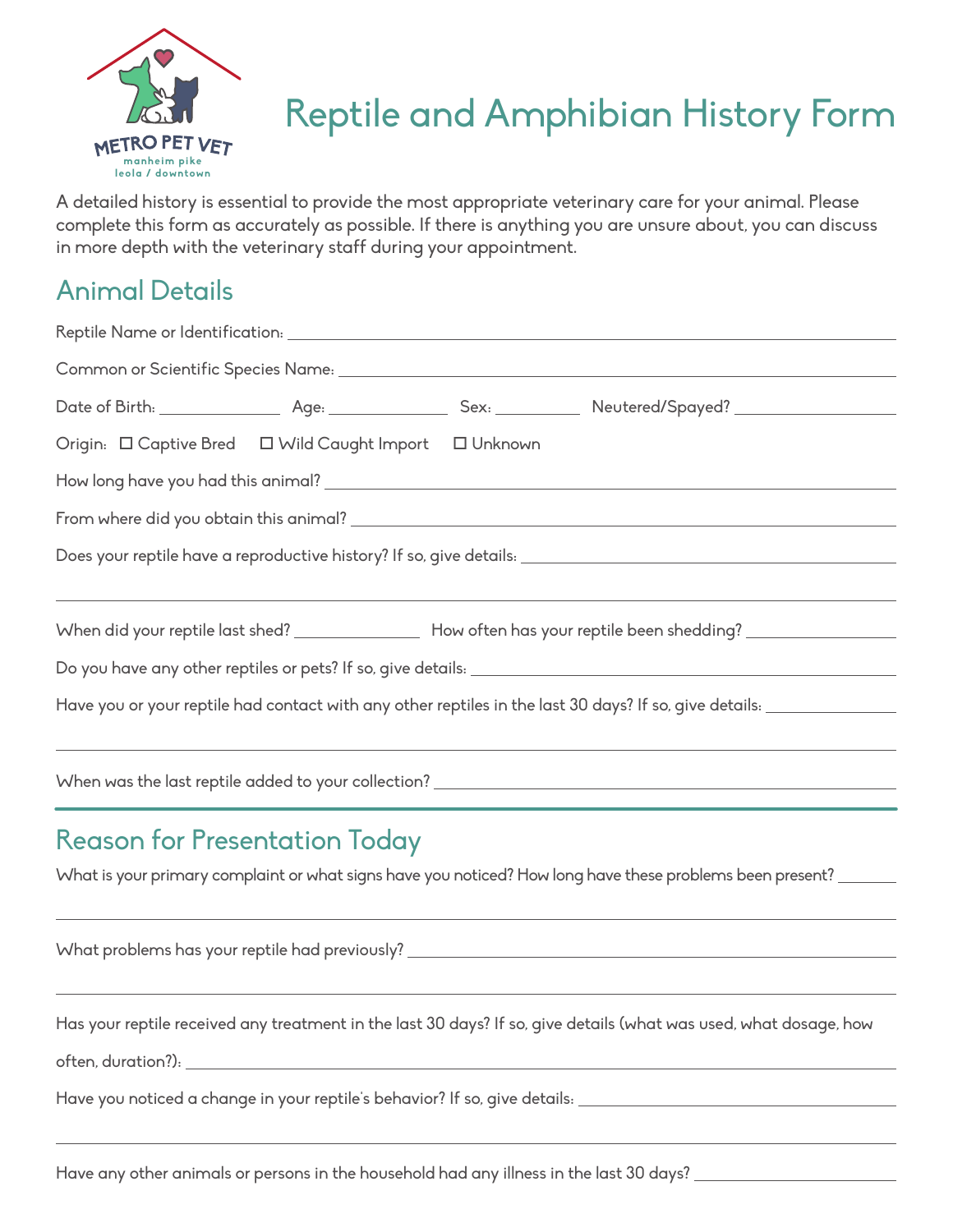## Cage Environment

 $\overline{\phantom{0}}$ 

| What type of cage is used? □ Arboreal (tall and climbing) □ Terrestrial □ Aquatic Cage Size: _______                      |
|---------------------------------------------------------------------------------------------------------------------------|
| What is the cage made of? $\Box$ Plastic/Fiberglass $\Box$ Wood $\Box$ Metal $\Box$ Glass $\Box$ Other:                   |
|                                                                                                                           |
|                                                                                                                           |
|                                                                                                                           |
| How often is the cage cleaned? ______________ What cleaning/disinfectant agents are used? ___________________             |
| What heating equipment is used? □ Ceramic/Infrared Power ____ W Thermostat Control: □ Yes □ No                            |
| □ Spot Light/Bulb Power ____ W Thermostat Control: □ Yes □ No                                                             |
| □ Heat Mat Size ______ □ Under Cage □ Inside Cage<br>Thermostat Control: $\Box$ Yes $\Box$ No                             |
| □ Aquarium Water Heater Power ______ W Thermostat Control: □ Yes □ No                                                     |
|                                                                                                                           |
|                                                                                                                           |
|                                                                                                                           |
| Is additional heating provided inside the cage? If so, what type of light is used? O Light Bulb O Fluorescent Light Strip |
|                                                                                                                           |
|                                                                                                                           |
|                                                                                                                           |
|                                                                                                                           |
| Is there ever access to direct sunlight (not through plastic or glass)? If so, what is the humidity level? ___________    |
| What are the daytime temperatures? Hottest area, basking area: __________________ Coolest area: ______________            |
| What are the nighttime temperatures? Hottest area, basking area: ________________ Coolest area: ______________            |
| Are these temperatures measured using a thermometer? _________ Does anyone in the household smoke? __________             |
|                                                                                                                           |
|                                                                                                                           |
| Have there been any changes to the reptile's environment in the last 30 days? If so, give details: ___________            |